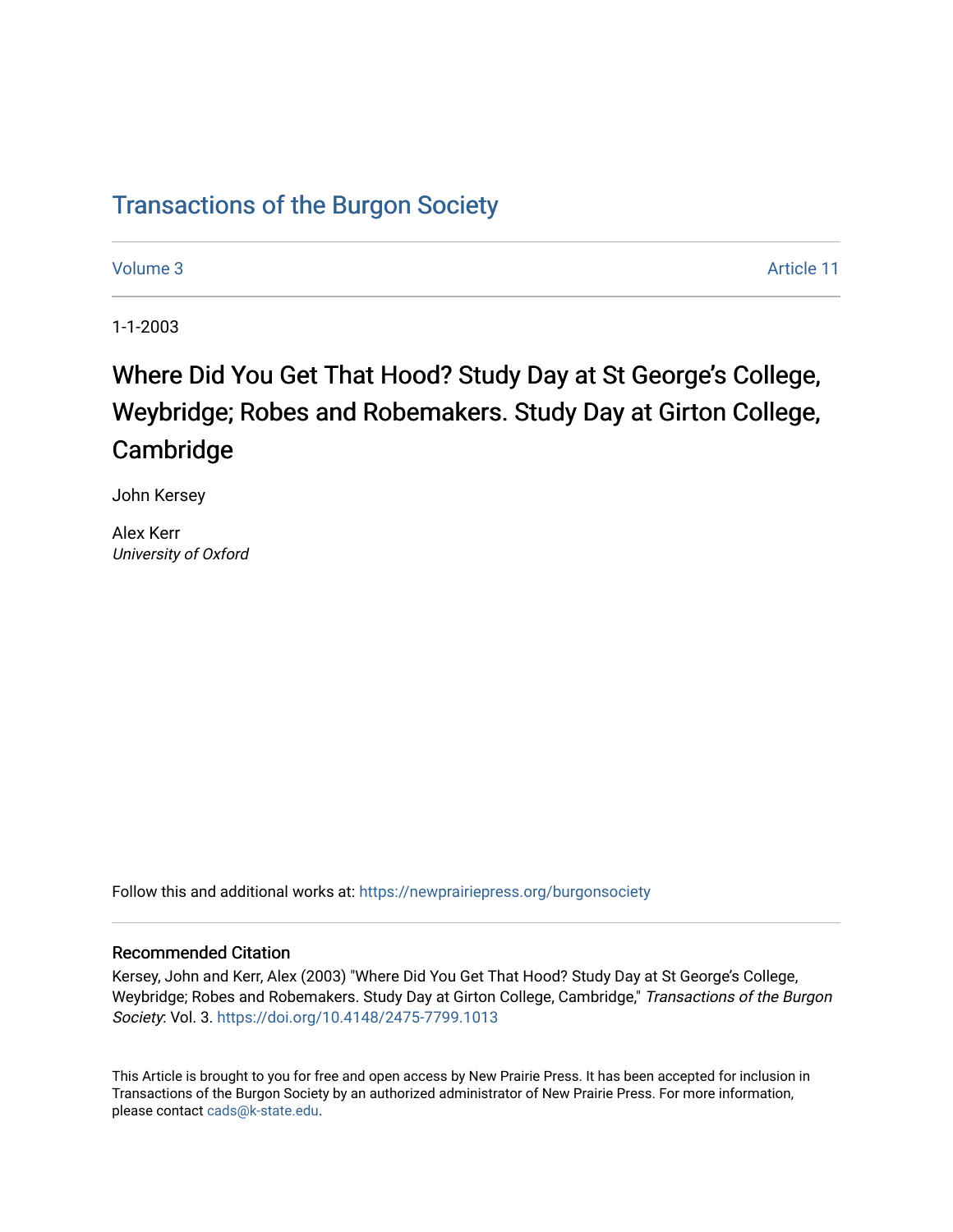### **Where Did You Get That Hood?**

#### **Study Day at St George's College, Weybridge**

A great highlight of the Society's Study Day held on Saturday 21 June 2003 was the presentation by Nicholas Groves entitled 'Where did you get that hood?', which examined the evolution of the different shapes of hood and looked at some examples from the Burgon Society Archive. Nicholas Groves began by outlining the main hood shapes, and discussed the evolution of the simple from the full shape, and such outgrowths of this as the unusual Edinburgh full shape used for the degrees of DD, LLD, and MD. Such modern shapes as those in use at the Universities of Leicester and East Anglia, and the Aberdeen shape from which they are derived, the place of costume designers such as Sir Hardy Amies and Sir Cecil Beaton, and the fundamentals of hood design in the modern age were all discussed. Fuller details are given in the article 'Evolution of Hood Patterns', elsewhere in this *Annual*.

A particular feature of the day was the display of choice examples from the Archive, including the unusual hood of St David's College Lampeter, which is the first to use three colours, the special hood shape of East Anglia, which features folds, and was much criticised by Shaw, and the first hood of St Bees College, which was unique at the time in dividing the hood lining per pale. Thanks to Philip Goff, we were able to see one of the recently designed hoods for the London Institute, in which the neckband is a different colour from the rest of the hood.

After an excellent lunch, members of the Society and guests were able to browse in the Archive, and examine the large number of hoods and robes that are now collected within it. Of especial interest was the convocation habit of Charles Franklyn, which featured the watered blue silk that had been especially set aside for the University of Lausanne MD, as well as one of the first London PhDs awarded in the twentieth century.

We must express our gratitude to Br Dr Michael Powell for his generous hospitality, and look forward to being his guests once again at the Society's Garden Party in July 2004.

*John Kersey*

#### **Robes and Robemakers**

#### **Study Day at Girton College, Cambridge**

More than thirty Burgon Society members and friends gathered in Cambridge on 29 November 2003 for a study day entitled 'Robes and Robemakers'. The occasion was hosted by Dr George Shaw, FBS, at Girton College. The proceedings took place in the splendid surroundings of the Stanley Library. Time was allowed in the programme for informal talk over coffee and tea and at lunch in hall and for a tour of the College guided by George Shaw.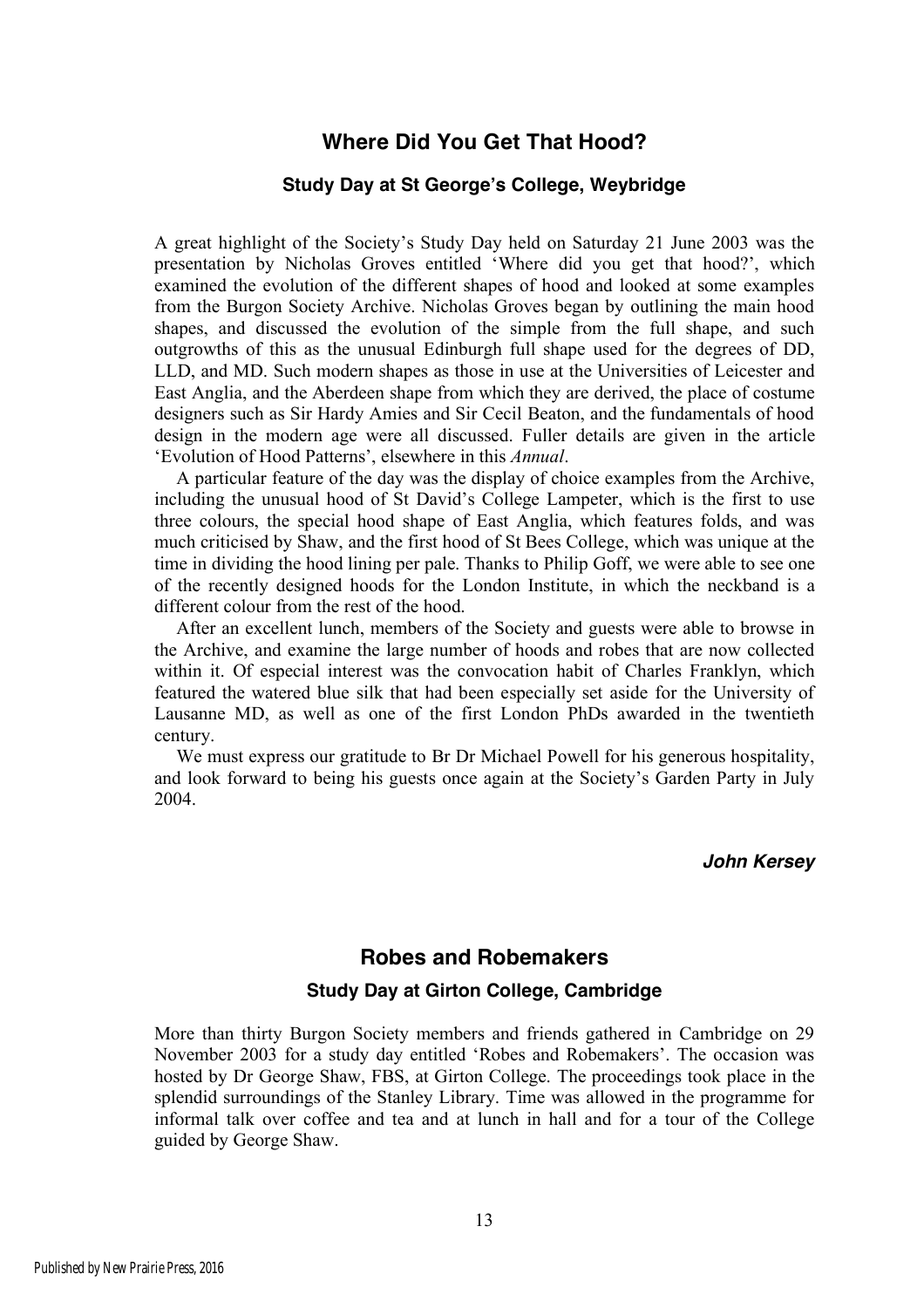#### *Robemaking in Cambridge*

The first session opened with a formal welcome to Len Brown, who had been awarded an Honorary Fellowship of the Society at the Congregation in October 2003 but had been unable to attend through ill health. The Chairman, Philip Goff, read the speech of introduction that he had given at the Congregation, and Len was invested with the FBS hood.

The rest of the morning was devoted to a wealth of reminiscences about robemaking in Cambridge by three of those involved in the business over many decades, Len Brown, Ron Brookes (also an Honorary FBS), and Maurice Ward.

Philip Goff's introduction, which is printed in our report on Congregation 2003, mentions that Len Brown had come to Cambridge in 1928 as a schoolboy and had been employed by the firm of Joshua Taylor in 1945, starting as a ledger clerk and rising to be a director of the company in 1968. Len recounted that the firm was making school uniforms at Portugal Place when he started there. Later it moved to new premises at Trinity Street, near Thelbornes, and on the suggestion of Bill Plumb of A. G. Almond, embarked on making academic dress. (Bill Plumb was more interested in clerical than academic dress, which he just 'tolerated'! Almond made a lot items for Vanheem, Pratt, and Wippell, their ecclesiastical patterns coming from Pratt.) Initially Joshua Taylor made robes just for Cambridge, but later manufactured for the Oxford firms of Shepherd & Woodward and Walters, and supplied the London firm of Northam in bulk. The company expanded into robemaking for overseas institutions in Australia, New Zealand and Papua New Guinea. In due course they were making academic dress for Phelan in Ireland, for Stark Bros, and for a wide range of universities in the UK, including Edinburgh, UEA, Sussex, and Cranfield. Len confirmed that he had been in attendance at ceremonies at Cranfield over a forty-year period, and robed every honorand. He had close involvement with the scheme of academic dress adopted by the independent University of Buckingham in the 1960s.

Len recalled the many firms of robemakers active in Cambridge during his working life: Almond; Bodgers; Ryder; James Neal; Arthur Shepherd; Clothier; Stuart. This reminded Maurice Ward that all the robemakers in Cambridge had a workshop at the back of their premises, with two of three workers, most of them making undergraduate gowns for just one or two colleges. Taylor was the exception, making gowns for all of them.

Ron Brookes recounted how Moss Bros, which had a branch in every university town, stocking the relevant robes, had taken over the firm of Thrussell in Cambridge in the early 1960s. Ron had joined the firm to develop the academic dress hire business. Later, Moss Bros acquired Buttress, another Cambridge company, and Ron, as manager, oversaw the concentration of all the firm's academic dress business in Cambridge. Throughout this period there were good connections with Joshua Taylor; Ron's friendship with Len Brown has been a long one.

There were memories also of Radcliffe & Taylor of Heaton Moor, Stockport: Bill Radcliffe had been a cloth supplier and went into robemaking for Ron Brookes for Moss Bros in the 1960s. Ron admitted he used to get special orders from Ede  $\&$ Ravenscroft and send them on to Bill Radcliffe to copy! Ron, Len and Maurice recalled Terry Gent, the manager of the military department of Moss Bros in London, who stocked some academic dress for London, Oxford and Cambridge Universities. Specialist firms supplied particular fabrics: Perkins produced a unique damask for the Cambridge MusD (to a pattern designed by John Woolvet's great-grandfather); Venner & Fennell, made silks at their premises in Sudbury, Suffolk, for Cambridge robemakers.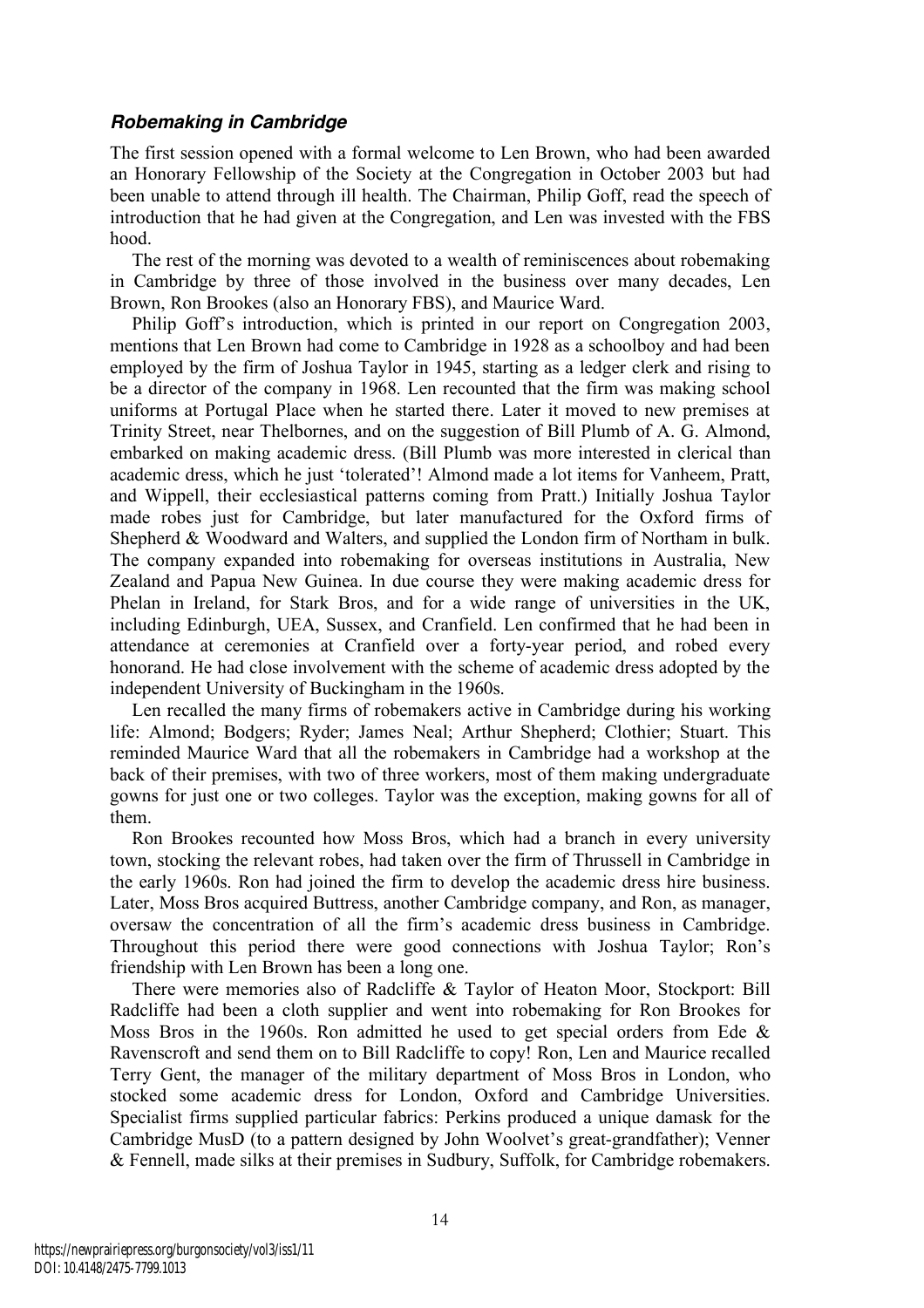The gorgeous MusD robes of Elgar and Dvorák preserved in the museums devoted to these composers are examples of the superb workmanship of robemakers of the past.

#### *Dr George Shaw*

After lunch George Shaw spoke about his school days, university studies and research, his career in teaching, and about his long interest in and enthusiasm for academic dress. He said that he was delighted that the Burgon Society had been founded and he admired what it was achieving; the website, he thought, was especially impressive. He felt strongly that the Society must ensure that it became the authority on the subject.

When he was a pupil at Altrincham Grammar School, the masters had worn gowns, and this fired his interest in academic dress. George borrowed a gown to wear in school amateur dramatics—the master who lent it had two: one from Wales and one a plain Oxford gown, both very well cut. His English master always wore a London BA gown (with a Northam's label). And so George wrote to Northam's and purchased a secondhand gown for 12s. 6d. plus 6d. for postage!

He left school and worked in industry for two years in a company manufacturing DDT. He studied at UMIST, and his interest changed from Chemistry to Biology. He decided to go into full-time education, but 1946 was a bad time for finding a university place as everyone was coming back from the war. George gained a place at Swansea, but found it did not provide what he wanted and so he moved to Bangor. He remembered that there were not many gowns to be seen there! During his last year he spent time at the laboratory working on cryogenics and published a paper on the subject. After graduating he taught in Peterborough, and was impressed to find that the Head asked staff to wear academic dress. Then came research for an MSc at Cambridge, followed by a DPhil at Oxford. He found the life of a researcher rather lonely and he missed school life. He looked for a post in a public school, was interviewed at Lancing College and was appointed.

In his early days in Sussex, George saw a newspaper article by Dr Charles Franklyn and afterwards went to see him. Franklyn was a GP who had retired from practice in the late 1950s but still had a few private patients. His speciality was blood disorders—and his one prescription seemed to be no salt in the diet. He was an authority not only on academic dress but also on heraldry and genealogy, and tried to persuade George to petition for a coat of arms. He was also an authority on cats: his house was full of them. Franklyn was an irascible and opinionated man, and George remembered him being a difficult dinner guest! He was a bachelor and had a housekeeper who was still with him until she died at a great age. When he was eventually unable to live alone, he moved into a nursing home and died in 1982.

The new University of Sussex opened in 1962, and George submitted a scheme for academic dress. It was based on a claret colour and Wippell made up some hoods, which George took to the Vice-Chancellor. He had another set made up in blue. Then Dr Norman Hargreaves-Mawdsley put up an alternative scheme and was given the commission. He proposed a radical departure from traditional robes, trying to revert to medieval patterns. (Hargreaves-Mawdsley wrote to Len Brown at this time.)

In 1966 George published his book *Academical Dress of British Universities.* He had received help from many universities and robemakers while writing it, but Ede & Ravenscroft were uncooperative. Indeed, he felt they were annoyed that he had published a book on the subject at all. Franklyn reacted angrily to it: he obviously thought only he could write authoritatively on academic dress. His four-page, vitriolic review in *Oxford* was dismissive and consisted mainly of self-congratulation on his own